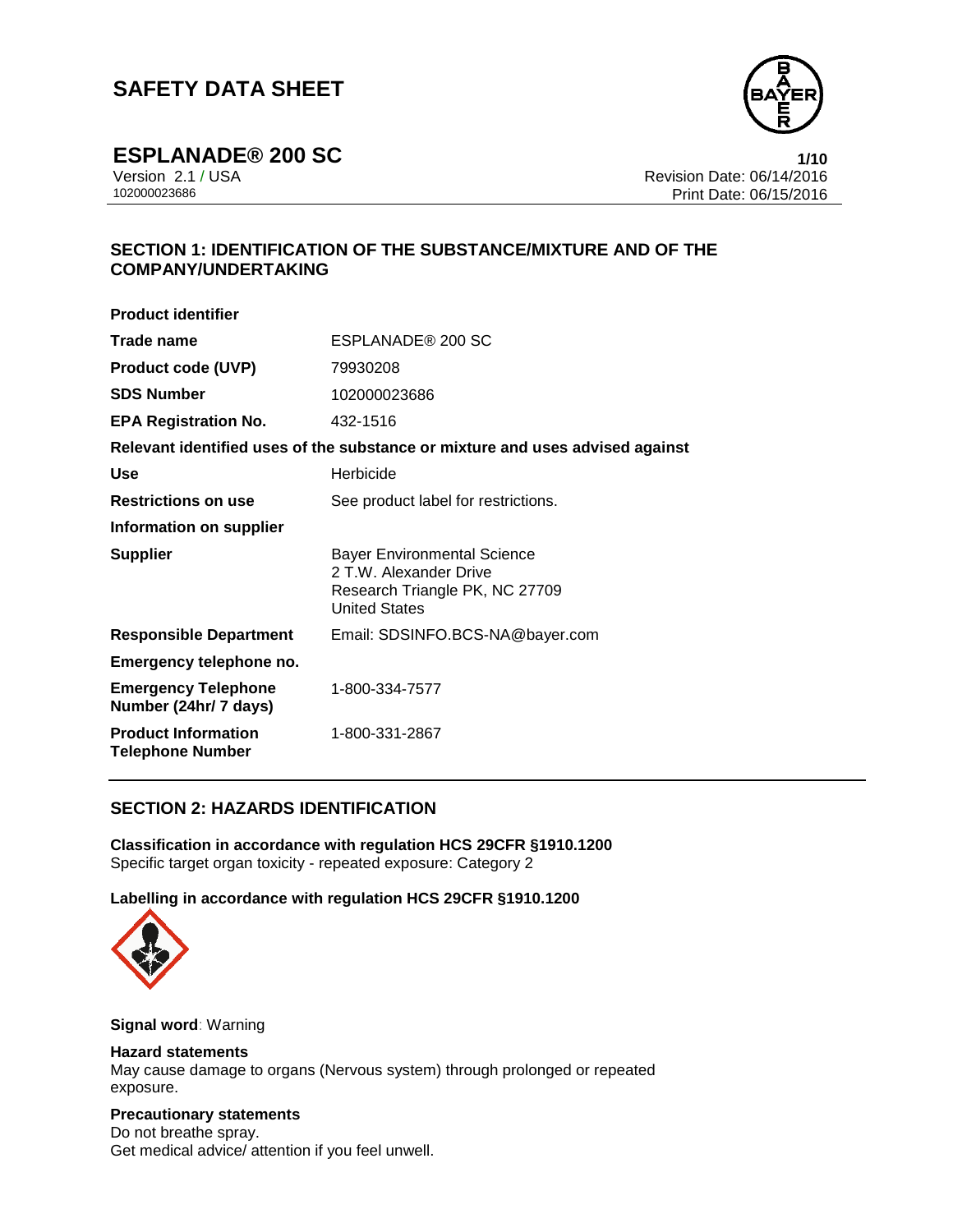

**ESPLANADE® 200 SC 2/10**

Version 2.1 / USA Revision Date: 06/14/2016 Print Date: 06/15/2016

Dispose of contents/container in accordance with local regulation.

#### **Hazards Not Otherwise Classified (HNOC)**

No physical hazards not otherwise classified. No health hazards not otherwise classified.

# **SECTION 3: COMPOSITION/INFORMATION ON INGREDIENTS**

**Hazardous Component Name CAS-No. Concentration % by weight** Indaziflam 950782-86-2 19.05

# **SECTION 4: FIRST AID MEASURES**

#### **Description of first aid measures**

| <b>General advice</b>                                                      | When possible, have the product container or label with you when<br>calling a poison control center or doctor or going for treatment.                                                                                                                                                                     |  |
|----------------------------------------------------------------------------|-----------------------------------------------------------------------------------------------------------------------------------------------------------------------------------------------------------------------------------------------------------------------------------------------------------|--|
| <b>Inhalation</b>                                                          | Move to fresh air. If person is not breathing, call 911 or an ambulance,<br>then give artificial respiration, preferably mouth-to-mouth if possible.<br>Call a physician or poison control center immediately.                                                                                            |  |
| <b>Skin contact</b>                                                        | Take off contaminated clothing and shoes immediately. Wash off<br>immediately with plenty of water for at least 15 minutes. Call a<br>physician or poison control center immediately.                                                                                                                     |  |
| Eye contact                                                                | Hold eye open and rinse slowly and gently with water for 15-20<br>minutes. Remove contact lenses, if present, after the first 5 minutes,<br>then continue rinsing eye. Call a physician or poison control center<br>immediately.                                                                          |  |
| Ingestion                                                                  | Call a physician or poison control center immediately. Rinse out mouth<br>and give water in small sips to drink. DO NOT induce vomiting unless<br>directed to do so by a physician or poison control center. Never give<br>anything by mouth to an unconscious person. Do not leave victim<br>unattended. |  |
| Most important symptoms and effects, both acute and delayed                |                                                                                                                                                                                                                                                                                                           |  |
| <b>Symptoms</b>                                                            | No symptoms known or expected.                                                                                                                                                                                                                                                                            |  |
| Indication of any immediate medical attention and special treatment needed |                                                                                                                                                                                                                                                                                                           |  |
| <b>Treatment</b>                                                           | Appropriate supportive and symptomatic treatment as indicated by the<br>patient's condition is recommended. There is no specific antidote.                                                                                                                                                                |  |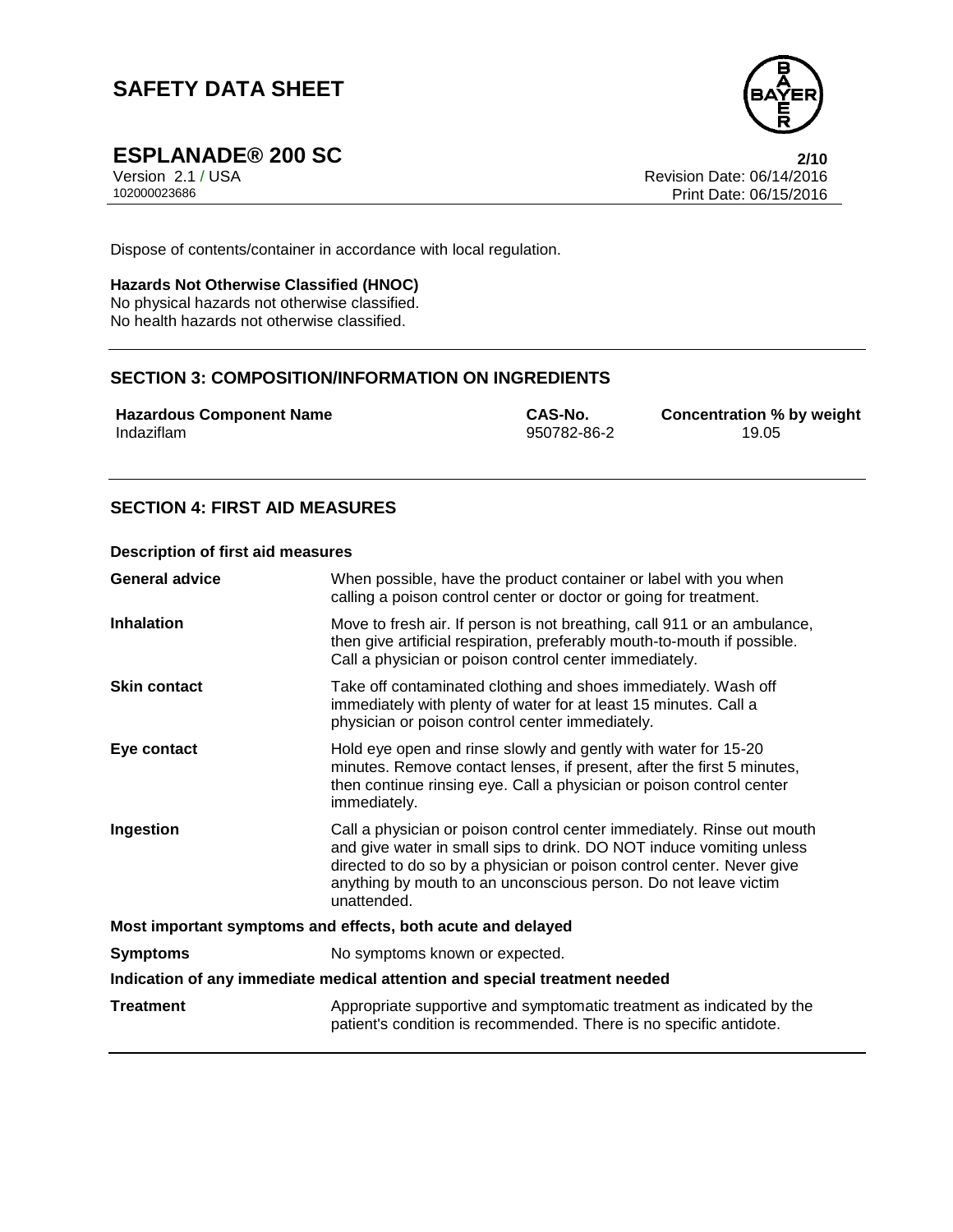**ESPLANADE®** 200 SC 3/10<br>Version 2.1 / USA 3/10<br>Revision Date: 06/14/2016 Version 2.1 / USA Revision Date: 06/14/2016 Print Date: 06/15/2016

# **SECTION 5: FIREFIGHTING MEASURES**

| <b>Extinguishing media</b>                                         |                                                                                                                                                                                              |
|--------------------------------------------------------------------|----------------------------------------------------------------------------------------------------------------------------------------------------------------------------------------------|
| <b>Suitable</b>                                                    | Use water spray, alcohol-resistant foam, dry chemical or carbon<br>dioxide.                                                                                                                  |
| <b>Unsuitable</b>                                                  | High volume water jet                                                                                                                                                                        |
| <b>Special hazards arising</b><br>from the substance or<br>mixture | In the event of fire the following may be released:, Hydrogen cyanide<br>(hydrocyanic acid), Hydrogen fluoride, Carbon monoxide (CO),<br>Nitrogen oxides (NOx)                               |
| <b>Advice for firefighters</b>                                     |                                                                                                                                                                                              |
| <b>Special protective</b><br>equipment for firefighters            | Firefighters should wear NIOSH approved self-contained breathing<br>apparatus and full protective clothing.                                                                                  |
| <b>Further information</b>                                         | Keep out of smoke. Fight fire from upwind position. Cool closed<br>containers exposed to fire with water spray. Do not allow run-off from<br>fire fighting to enter drains or water courses. |
| <b>Flash point</b>                                                 | >100 °C<br>Not relevant; aqueous solution                                                                                                                                                    |
| <b>Auto-ignition temperature</b>                                   | No data available                                                                                                                                                                            |
| <b>Lower explosion limit</b>                                       | No data available                                                                                                                                                                            |
| <b>Upper explosion limit</b>                                       | No data available                                                                                                                                                                            |
| <b>Explosivity</b>                                                 | Not applicable                                                                                                                                                                               |
|                                                                    |                                                                                                                                                                                              |

## **SECTION 6: ACCIDENTAL RELEASE MEASURES**

|                                                       | Personal precautions, protective equipment and emergency procedures                                                                                                                                                                                                                               |  |
|-------------------------------------------------------|---------------------------------------------------------------------------------------------------------------------------------------------------------------------------------------------------------------------------------------------------------------------------------------------------|--|
| <b>Precautions</b>                                    | Keep unauthorized people away. Isolate hazard area. Avoid contact<br>with spilled product or contaminated surfaces.                                                                                                                                                                               |  |
| Methods and materials for containment and cleaning up |                                                                                                                                                                                                                                                                                                   |  |
| Methods for cleaning up                               | Soak up with inert absorbent material (e.g. sand, silica gel, acid<br>binder, universal binder, sawdust). Collect and transfer the product<br>into a properly labelled and tightly closed container. Clean<br>contaminated floors and objects thoroughly, observing environmental<br>regulations. |  |
| <b>Additional advice</b>                              | Use personal protective equipment. Do not allow to enter soil,<br>waterways or waste water canal. Do not allow product to contact non-<br>target plants.                                                                                                                                          |  |
| Reference to other sections                           | Information regarding safe handling, see section 7.<br>Information regarding personal protective equipment, see section 8.<br>Information regarding waste disposal, see section 13.                                                                                                               |  |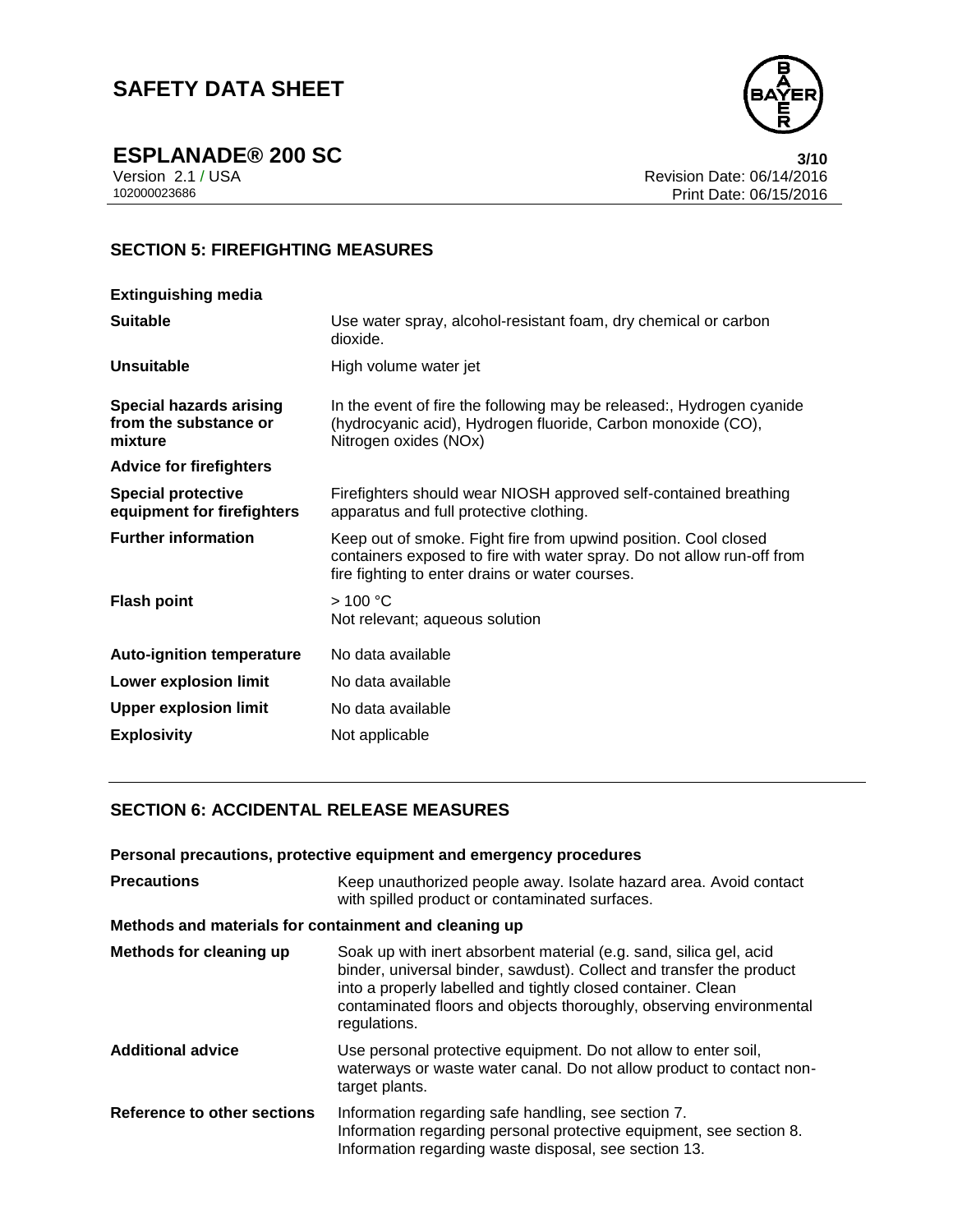

**ESPLANADE® 200 SC 4/10**

Version 2.1 / USA Revision Date: 06/14/2016 Print Date: 06/15/2016

## **SECTION 7: HANDLING AND STORAGE**

| Precautions for safe handling                             |                                                                                                                                                                                                                                                                                                                                                                                                                                               |  |
|-----------------------------------------------------------|-----------------------------------------------------------------------------------------------------------------------------------------------------------------------------------------------------------------------------------------------------------------------------------------------------------------------------------------------------------------------------------------------------------------------------------------------|--|
| Advice on safe handling                                   | Handle and open container in a manner as to prevent spillage. Maintain<br>exposure levels below the exposure limit through the use of general and<br>local exhaust ventilation.                                                                                                                                                                                                                                                               |  |
| <b>Advice on protection</b><br>against fire and explosion | No special precautions required.                                                                                                                                                                                                                                                                                                                                                                                                              |  |
| <b>Hygiene measures</b>                                   | Wash hands thoroughly with soap and water after handling and before<br>eating, drinking, chewing gum, using tobacco, using the toilet or<br>applying cosmetics.<br>Remove Personal Protective Equipment (PPE) immediately after<br>handling this product. Before removing gloves clean them with soap and<br>water. Remove soiled clothing immediately and clean thoroughly before<br>using again. Wash thoroughly and put on clean clothing. |  |
|                                                           | Conditions for safe storage, including any incompatibilities                                                                                                                                                                                                                                                                                                                                                                                  |  |
| <b>Requirements for storage</b><br>areas and containers   | Store in a cool, dry place and in such a manner as to prevent cross<br>contamination with other crop protection products, fertilizers, food, and<br>feed. Store in original container and out of the reach of children,<br>preferably in a locked storage area. Protect from freezing.                                                                                                                                                        |  |

## **SECTION 8: EXPOSURE CONTROLS/PERSONAL PROTECTION**

### **Control parameters**

| <b>Components</b>             | CAS-No.       | <b>Control parameters</b>         | <b>Update</b> | <b>Basis</b>  |
|-------------------------------|---------------|-----------------------------------|---------------|---------------|
| Indaziflam                    | 950782-86-2   | $0.14$ mg/m <sup>3</sup><br>(TWA) |               | OES BCS*      |
| 1,2-Propanediol               | $57 - 55 - 6$ | 500ppb<br>(ST ESL)                | 03 2014       | <b>TX ESL</b> |
| 1,2-Propanediol               | $57 - 55 - 6$ | $100$ ug/m $3$<br>(AN ESL)        | 03 2014       | <b>TX ESL</b> |
| 1,2-Propanediol               | $57 - 55 - 6$ | 1000ug/m3<br>(ST ESL)             | 03 2014       | <b>TX ESL</b> |
| 1,2-Propanediol               | $57 - 55 - 6$ | 50ppb<br>(AN ESL)                 | 03 2014       | <b>TX ESL</b> |
| 1,2-Propanediol<br>(Aerosol.) | $57 - 55 - 6$ | 10 mg/m $3$<br>(TWA)              | 2010          | <b>WEEL</b>   |

\*OES BCS: Internal Bayer CropScience "Occupational Exposure Standard"

#### **Exposure controls**

#### **Personal protective equipment**

In normal use and handling conditions please refer to the label and/or leaflet. In all other cases the following recommendations would apply.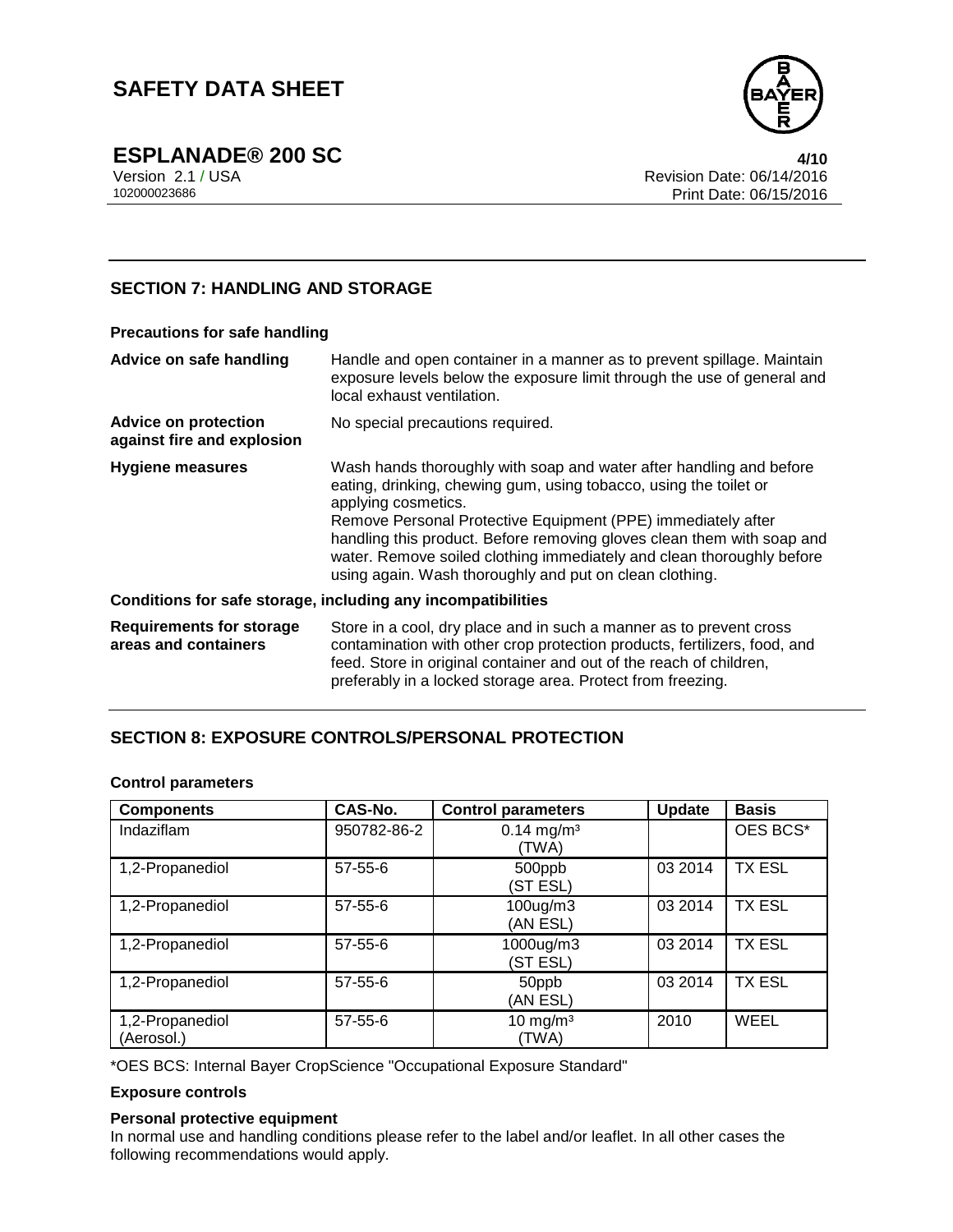**ESPLANADE®** 200 SC 5/10<br>Version 2.1 / USA 6/14/2016



Version 2.1 / USA Revision Date: 06/14/2016 Print Date: 06/15/2016

| <b>Respiratory protection</b>      | When respirators are required, select NIOSH approved equipment<br>based on actual or potential airborne concentrations and in<br>accordance with the appropriate regulatory standards and/or industry<br>recommendations. |
|------------------------------------|---------------------------------------------------------------------------------------------------------------------------------------------------------------------------------------------------------------------------|
| <b>Hand protection</b>             | Chemical-resistant gloves (barrier laminate, butyl rubber, nitrile<br>rubber or Viton)                                                                                                                                    |
| Eye protection                     | Safety glasses with side-shields                                                                                                                                                                                          |
| Skin and body protection           | Wear long-sleeved shirt and long pants and shoes plus socks.                                                                                                                                                              |
| <b>General protective measures</b> | Follow manufacturer's instructions for cleaning/maintaining PPE. If<br>no such instructions for washables, use detergent and warm/tepid<br>water.<br>Keep and wash PPE separately from other laundry.                     |

# **SECTION 9. PHYSICAL AND CHEMICAL PROPERTIES**

| Appearance                                              | white                                      |
|---------------------------------------------------------|--------------------------------------------|
| <b>Physical State</b>                                   | suspension                                 |
| Odor                                                    | characteristic                             |
| <b>Odour Threshold</b>                                  | No data available                          |
| рH                                                      | 7.0 - 8.5 at 1 % (23 °C) (deionized water) |
| <b>Vapor Pressure</b>                                   | No data available                          |
| Vapor Density (Air = 1)                                 | No data available                          |
| <b>Density</b>                                          | ca. 1.05 g/cm <sup>3</sup> at 20 °C        |
| <b>Evaporation rate</b>                                 | No data available                          |
| <b>Boiling Point</b><br><b>Melting / Freezing Point</b> | No data available<br>No data available     |
| <b>Water solubility</b>                                 | dispersible                                |
| <b>Minimum Ignition Energy</b>                          | Not applicable                             |
| <b>Decomposition</b><br>temperature                     | Stable under normal conditions.            |
| <b>Partition coefficient: n-</b><br>octanol/water       | No data available                          |
| <b>Flash point</b>                                      | >100 °C<br>Not relevant; aqueous solution  |
| <b>Auto-ignition temperature</b>                        | No data available                          |
| <b>Lower explosion limit</b>                            | No data available                          |
| <b>Upper explosion limit</b>                            | No data available                          |
| <b>Explosivity</b>                                      | Not applicable                             |
|                                                         |                                            |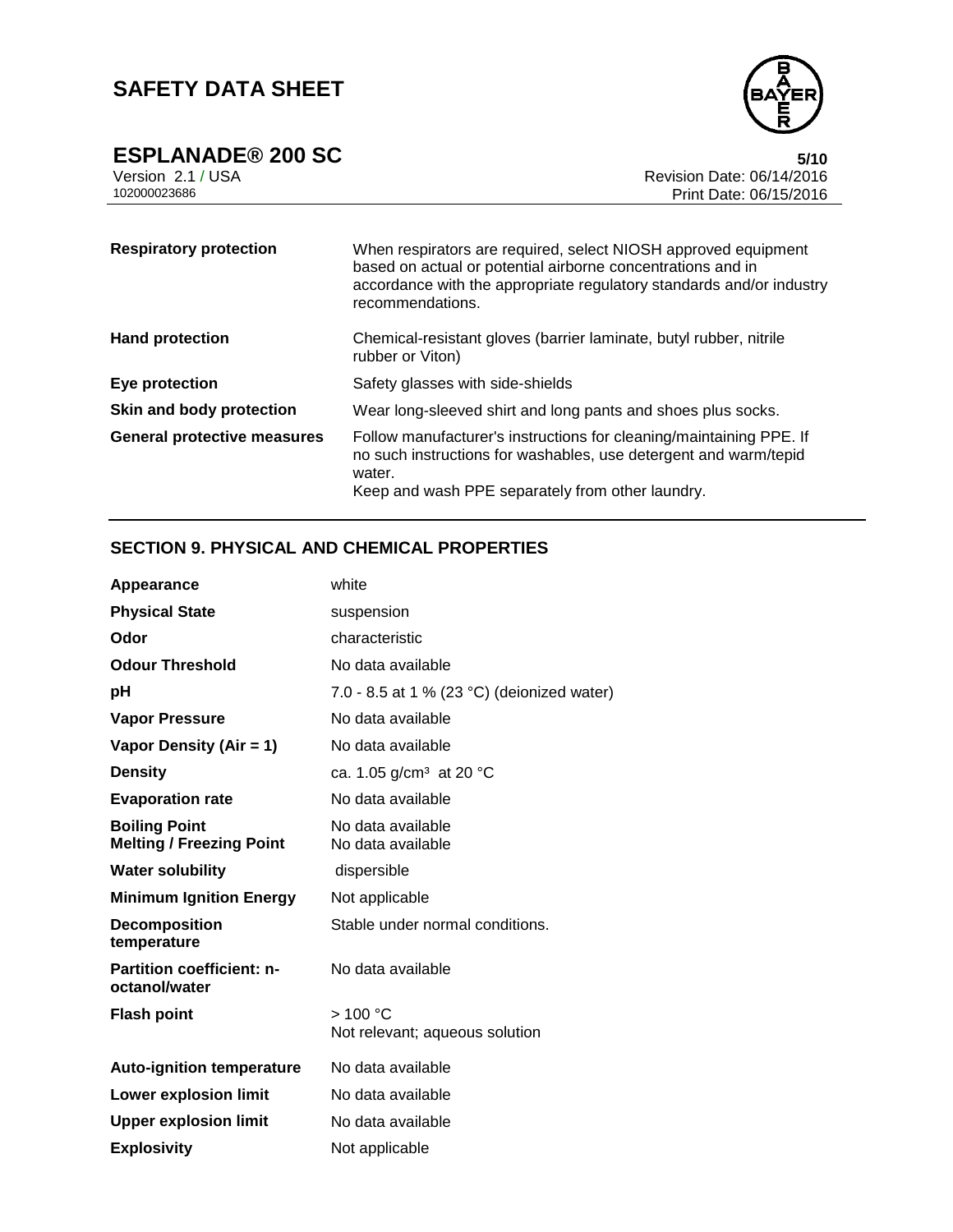

**ESPLANADE® 200 SC 6/10**

Version 2.1 / USA Revision Date: 06/14/2016 Print Date: 06/15/2016

**Other information** Further safety related physical-chemical data are not known.

## **SECTION 10: STABILITY AND REACTIVITY**

| <b>Reactivity</b>                            |                                                                                         |
|----------------------------------------------|-----------------------------------------------------------------------------------------|
| <b>Thermal decomposition</b>                 | Stable under normal conditions.                                                         |
| <b>Chemical stability</b>                    | Stable under recommended storage conditions.                                            |
| <b>Possibility of hazardous</b><br>reactions | No hazardous reactions when stored and handled according to<br>prescribed instructions. |
| <b>Conditions to avoid</b>                   | Extremes of temperature and direct sunlight.                                            |
| Incompatible materials                       | Store only in the original container.                                                   |
| <b>Hazardous decomposition</b><br>products   | No decomposition products expected under normal conditions of use.                      |

## **SECTION 11: TOXICOLOGICAL INFORMATION**

| <b>Exposure routes</b>               | Eye contact, Inhalation, Skin Absorption, Ingestion                                                                                        |  |
|--------------------------------------|--------------------------------------------------------------------------------------------------------------------------------------------|--|
| <b>Immediate Effects</b>             |                                                                                                                                            |  |
| <b>Skin</b>                          | Harmful if absorbed through skin.                                                                                                          |  |
| Ingestion                            | Harmful if swallowed.                                                                                                                      |  |
| <b>Inhalation</b>                    | Harmful if inhaled.                                                                                                                        |  |
| Information on toxicological effects |                                                                                                                                            |  |
| <b>Acute oral toxicity</b>           | LD50 (Rat) $>= 5,000$ mg/kg                                                                                                                |  |
| <b>Acute inhalation toxicity</b>     | $LC50$ (Rabbit) > 3.624 mg/l<br>Exposure time: 4 h<br>Determined in the form of a respirable aerosol.<br>Highest attainable concentration. |  |
| <b>Acute dermal toxicity</b>         | LD50 (Rat) $> 2,000$ mg/kg                                                                                                                 |  |
| <b>Skin irritation</b>               | No skin irritation (Rabbit)                                                                                                                |  |
| <b>Eye irritation</b>                | No eye irritation (Rabbit)                                                                                                                 |  |
| <b>Sensitisation</b>                 | Non-sensitizing. (Guinea pig)<br>OECD Test Guideline 406, Buehler test                                                                     |  |

## **Assessment repeated dose toxicity**

Indaziflam caused neurobehavioral effects and/or neuropathological changes in subchronic studies in rats and dogs.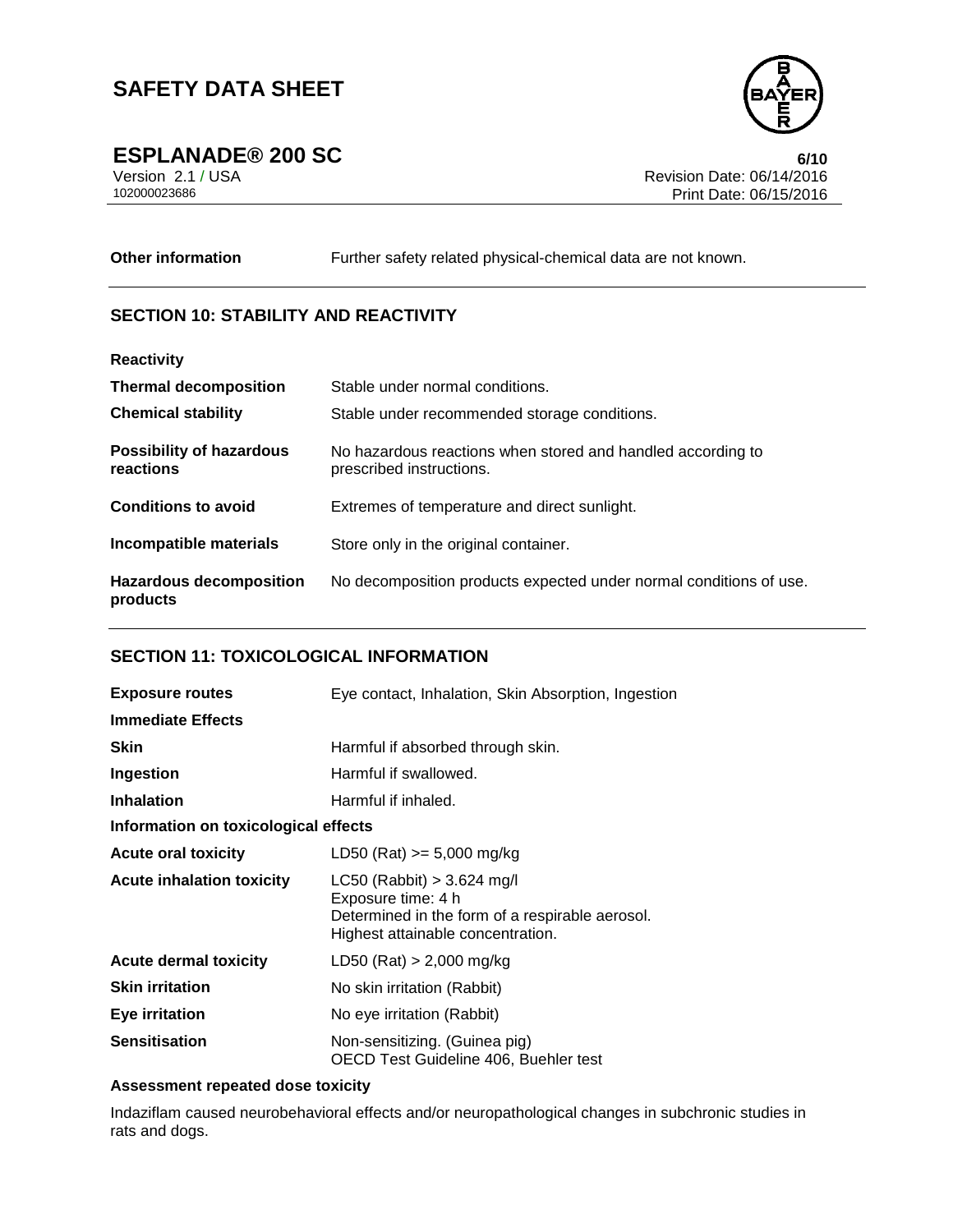

**ESPLANADE® 200 SC**<br> **PESPLANADE® 200 SC**<br> **PESPLANADE® 200 SC**<br> **PESPLANADE®** 200 SC Version 2.1 / USA Revision Date: 06/14/2016 Print Date: 06/15/2016

#### **Assessment mutagenicity**

Indaziflam was not mutagenic or genotoxic in a battery of in vitro and in vivo tests.

#### **Assessment carcinogenicity**

Indaziflam was not carcinogenic in lifetime feeding studies in rats and mice.

**ACGIH**

None.

**NTP**

None.

**IARC**

None.

**OSHA**

None.

#### **Assessment toxicity to reproduction**

Indaziflam was not a primary reproductive toxicant in a two-generation study in rats.

#### **Assessment developmental toxicity**

Indaziflam did not cause developmental toxicity in rats and rabbits.

#### **Further information**

Acute toxicity studies have not been performed on this product as formulated. Acute toxicity studies have been bridged from a similar formulation(s). The non-acute information pertains to the active ingredient(s).

### **SECTION 12: ECOLOGICAL INFORMATION**

| <b>Toxicity to aquatic</b><br>invertebrates | EC50 (Daphnia magna (Water flea)) 149 mg/l<br>Exposure time: 48 h                        |
|---------------------------------------------|------------------------------------------------------------------------------------------|
| <b>Toxicity to aquatic plants</b>           | EC50 (Raphidocelis subcapitata (freshwater green alga)) 0.75 mg/l<br>Exposure time: 72 h |
| <b>Biodegradability</b>                     | Indaziflam:<br>Not rapidly biodegradable                                                 |
| Koc                                         | Indaziflam: Koc: 496                                                                     |
| <b>Bioaccumulation</b>                      | Indaziflam: Bioconcentration factor (BCF) 66<br>Does not bioaccumulate.                  |
| <b>Mobility in soil</b>                     | Indaziflam: Moderately mobile in soils                                                   |
| <b>Additional ecological</b><br>information | No other effects to be mentioned.                                                        |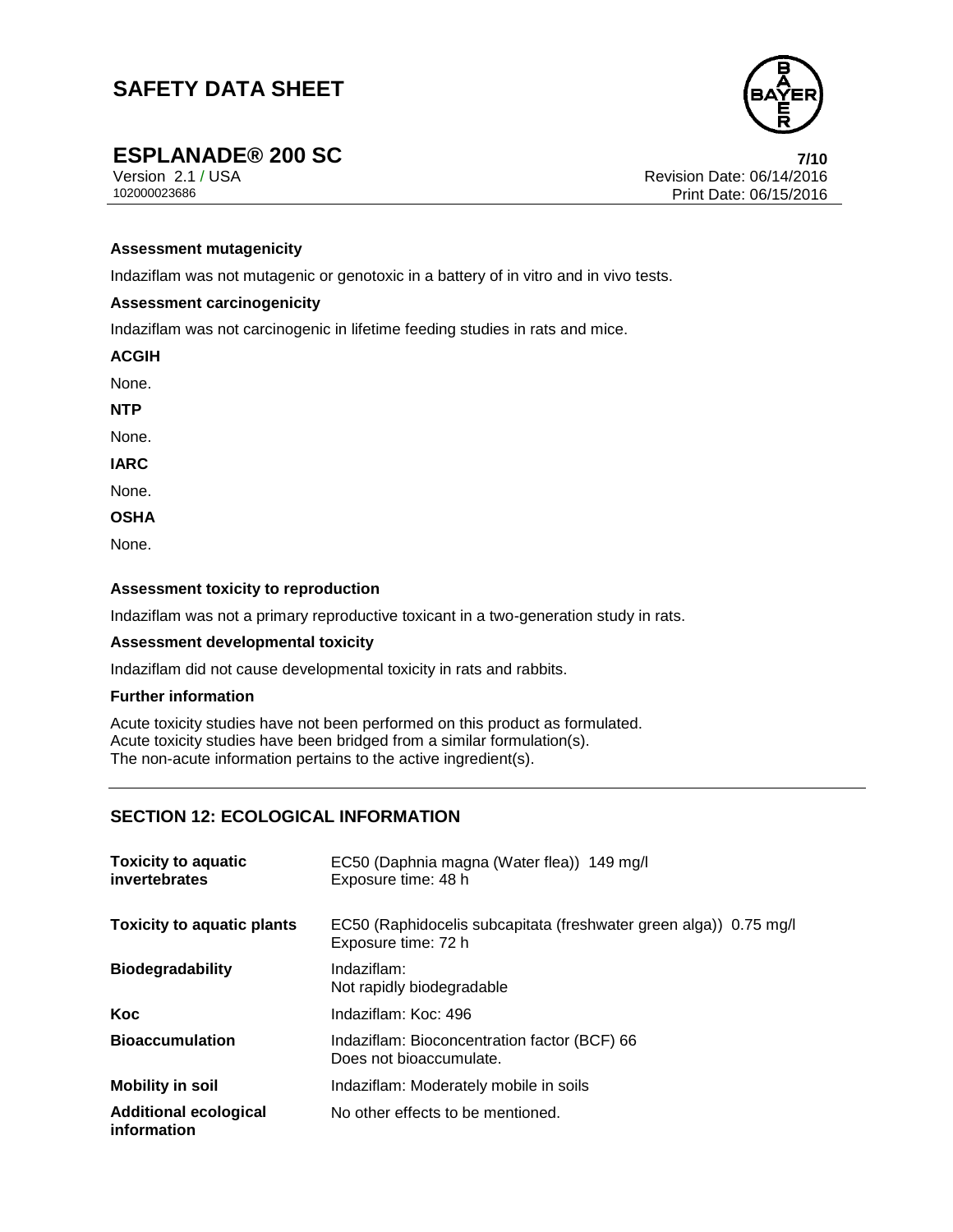

**ESPLANADE® 200 SC** 8/10<br>Version 2.1 / USA 8/10<br>Revision Date: 06/14/2016 Version 2.1 / USA Revision Date: 06/14/2016 Print Date: 06/15/2016

**Environmental precautions** Do not apply directly to water, to areas where surface water is present or to intertidal areas below the mean high water mark. Do not contaminate surface or ground water by cleaning equipment or disposal of wastes, including equipment wash water. Drift and runoff from treated areas may be hazardous to aquatic organisms in adjacent sites. Apply this product as specified on the label.

# **SECTION 13: DISPOSAL CONSIDERATIONS**

#### **Waste treatment methods**

| <b>Product</b>                | Do not contaminate water, food, or feed by disposal.<br>Improper disposal of excess pesticide, spray mixture, or rinsate is a<br>violation of Federal Law.<br>If these wastes cannot be disposed of by use according to label<br>instructions, contact your State Pesticide or Environmental Control<br>Agency, or the Hazardous Waste representative at the nearest EPA<br>Regional Office for guidance. |
|-------------------------------|-----------------------------------------------------------------------------------------------------------------------------------------------------------------------------------------------------------------------------------------------------------------------------------------------------------------------------------------------------------------------------------------------------------|
| <b>Contaminated packaging</b> | Do not re-use empty containers.<br>Triple rinse containers.<br>Puncture container to avoid re-use.<br>Dispose of empty container in a sanitary landfill or by incineration, or, if<br>allowed by State/Provincial and local authorities, by burning.<br>If burned, stay out of smoke.<br>Follow advice on product label and/or leaflet.                                                                   |
| <b>RCRA</b> Information       | Characterization and proper disposal of this material as a special or<br>hazardous waste is dependent upon Federal, State and local laws and<br>are the user's responsibility. RCRA classification may apply.                                                                                                                                                                                             |

## **SECTION 14: TRANSPORT INFORMATION**

Packaging group III

| 49CFR                | Not dangerous goods / not hazardous material           |  |  |
|----------------------|--------------------------------------------------------|--|--|
| <b>IMDG</b>          |                                                        |  |  |
| UN number            | 3082                                                   |  |  |
| Class                | 9                                                      |  |  |
| Packaging group      | Ш                                                      |  |  |
| Marine pollutant     | <b>YES</b>                                             |  |  |
| Proper shipping name | ENVIRONMENTALLY HAZARDOUS SUBSTANCE, LIQUID,<br>N.O.S. |  |  |
|                      | (INDAZIFLAM SOLUTION)                                  |  |  |
| <b>IATA</b>          |                                                        |  |  |
| UN number            | 3082                                                   |  |  |
| Class                | 9                                                      |  |  |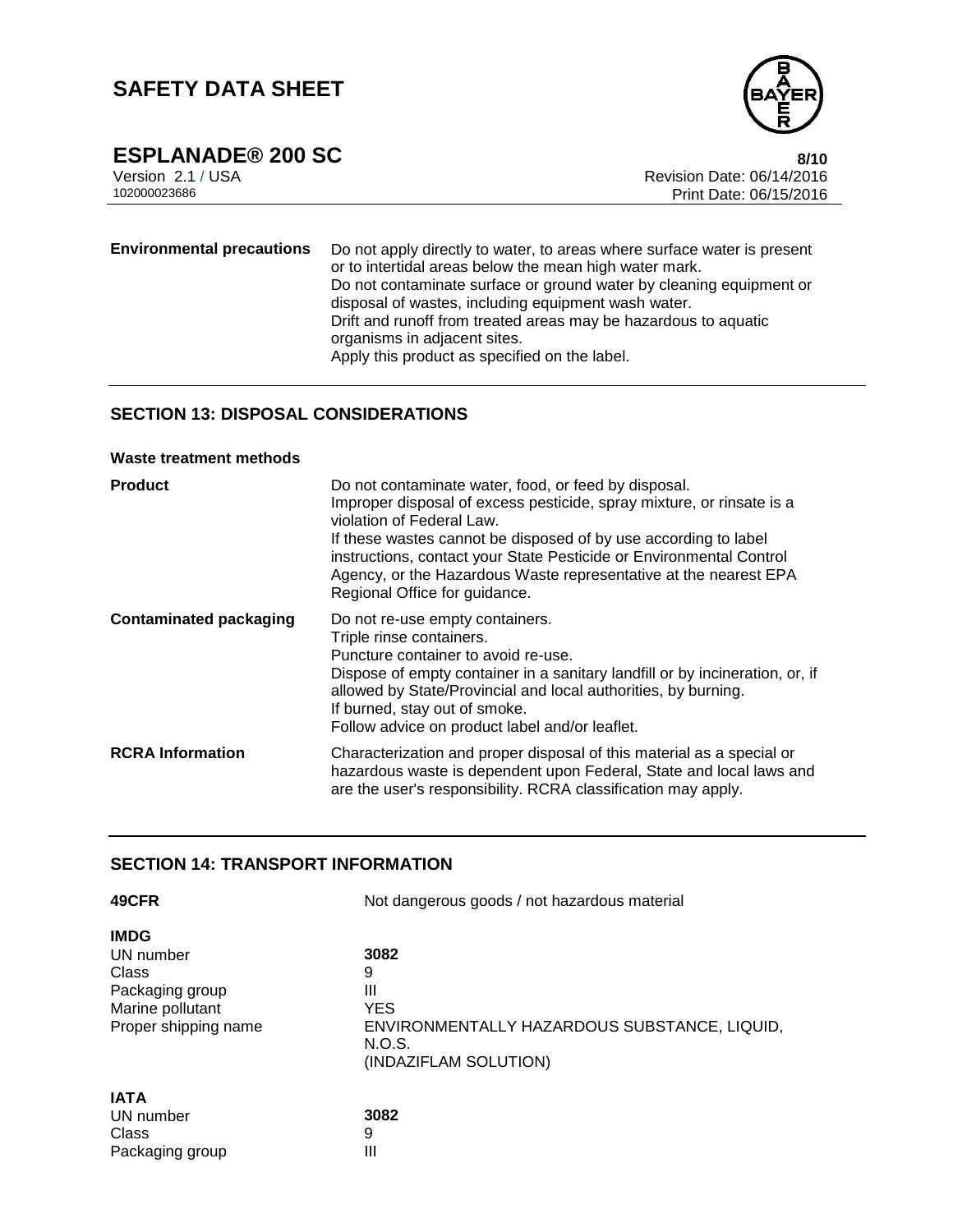

**ESPLANADE® 200 SC** 9/10<br>Version 2.1/USA 9/10<br>Revision Date: 06/14/2016 Version 2.1 / USA المستخدم المستخدم المستخدم المستخدم المستخدم المستخدم المستخدم المستخدم المستخدم المستخدم ال<br>2010/11/2016 102000023686 Print Date: 06/15/2016 Print Date: 06/15/2016

Environm. Hazardous Mark YES

Proper shipping name ENVIRONMENTALLY HAZARDOUS SUBSTANCE, LIQUID, N.O.S. (INDAZIFLAM SOLUTION )

This transportation information is not intended to convey all specific regulatory information relating to this product. It does not address regulatory variations due to package size or special transportation requirements.

## **SECTION 15: REGULATORY INFORMATION**

**EPA Registration No.** 432-1516 **US Federal Regulations TSCA list** None. **US. Toxic Substances Control Act (TSCA) Section 12(b) Export Notification (40 CFR 707, Subpt D)** None. **SARA Title III - Section 302 - Notification and Information** None. **SARA Title III - Section 313 - Toxic Chemical Release Reporting** None. **US States Regulatory Reporting CA Prop65** This product does not contain any substances known to the State of California to cause cancer.

This product does not contain any substances known to the State of California to cause reproductive harm.

**US State Right-To-Know Ingredients** None.

**Canadian Regulations Canadian Domestic Substance List** None.

**Environmental CERCLA** None. **Clean Water Section 307 Priority Pollutants** None. **Safe Drinking Water Act Maximum Contaminant Levels** None.

#### **EPA/FIFRA Information:**

This chemical is a pesticide product registered by the Environmental Protection Agency and is subject to certain labeling requirements under federal pesticide law. These requirements differ from the classification criteria and hazard information required for safety data sheets, and for workplace labels of non-pesticide chemicals. Following is the hazard information required on the pesticide label: